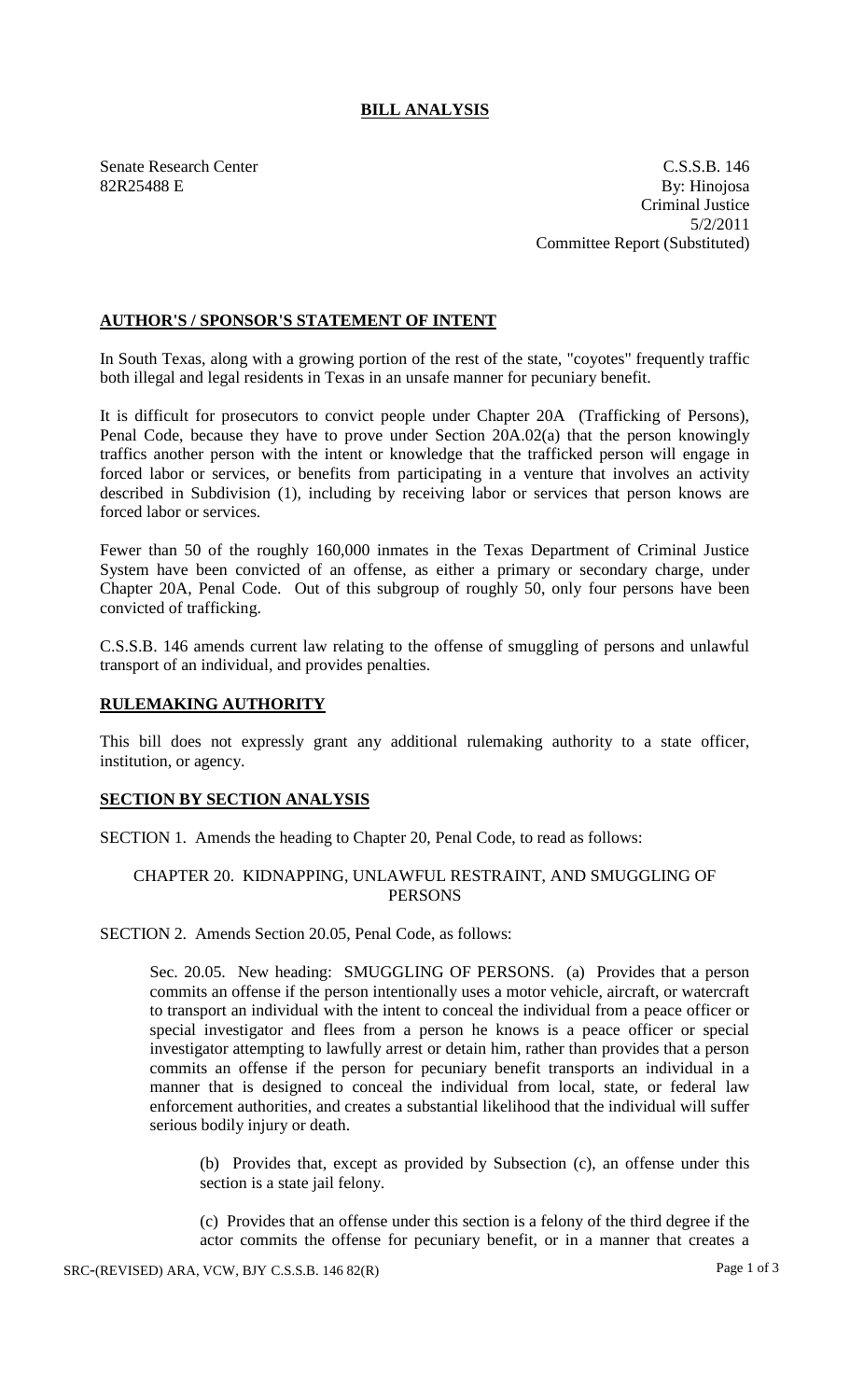substantial likelihood that the transported individual will suffer serious bodily injury or death.

(d) Provides that it is an affirmative defense to prosecution under this section that the actor is related to the transported individual within the third degree of consanguinity or, at the time of the offense, within the third degree of affinity.

(e) Authorizes the actor, if conduct constituting an offense under this section also constitutes an offense under another section of this code, to be prosecuted under either section.

SECTION 3. Reenacts Section 71.02(a), Penal Code, as amended by Chapters 153 (S.B. 2225), 1130 (H.B. 2086), and 1357 (S.B. 554), Acts of the 81st Legislature, Regular Session, 2009, and amends it as follows:

(a) Provides that a person commits an offense if, with the intent to establish, maintain, or participate in a combination or in the profits of a combination or as a member of a criminal street gang, the person commits or conspires to commit one or more of the following:

(1) murder, capital murder, arson, aggravated robbery, robbery, burglary, theft, aggravated kidnapping, kidnapping, aggravated assault, aggravated sexual assault, sexual assault, forgery, deadly conduct, assault punishable as a Class A misdemeanor, burglary of a motor vehicle, or unauthorized use of a motor vehicle;

(2) any gambling offense punishable as a Class A misdemeanor;

(3) promotion of prostitution, aggravated promotion of prostitution, or compelling prostitution;

(4) unlawful manufacture, transportation, repair, or sale of firearms or prohibited weapons;

(5) unlawful manufacture, delivery, dispensation, or distribution of a controlled substance or dangerous drug, or unlawful possession of a controlled substance or dangerous drug through forgery, fraud, misrepresentation, or deception;

(6) any unlawful wholesale promotion or possession of any obscene material or obscene device with the intent to wholesale promote the same;

(7) any offense under Subchapter B (Obscenity), Chapter 43 (Public Indecency), depicting or involving conduct by or directed toward a child younger than 18 years of age;

(8) any felony offense under Chapter 32 (Fraud);

(9) any offense under Chapter 36 (Bribery and Corrupt Influence);

(10) any offense under Chapter 34 (Money Laundering) or 35 (Insurance Fraud);

(11) any offense under Section 37.11(a) (providing that a person commits an offense if he impersonates a public servant with intent to induce another to submit to his pretended official authority or to rely on his pretended official acts, or knowingly purports to exercise any function of a public servant or of a public office, including that of a judge and court, and the position or office through which he purports to exercise a function of a public servant or public office has no lawful existence under the constitution or laws of this state or of the United States);